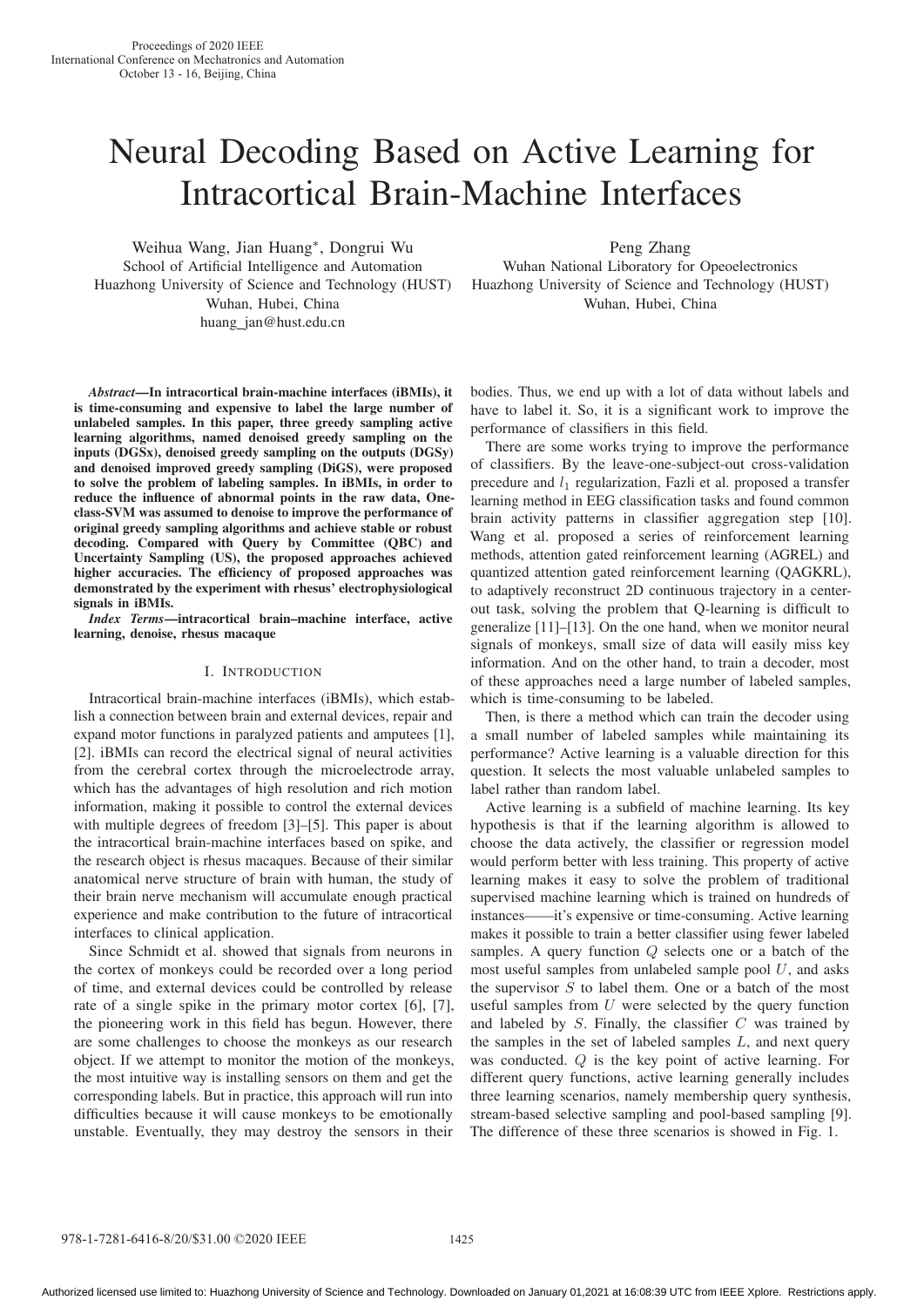

Fig. 1. Three kind of active learning scenarios

There are three widely used criteria in query function, informativeness, representativeness and diversity. Informativeness measures how well an unlabeled instance which helps reduce the uncertainty of a statistical model, whereas representativeness measures how well an instance which helps represent the structure of input patterns [18]. Diversity tends to select samples which are full of all the input space, instead of concentrating in a small corner. Query-by-committee (QBC) and uncertainty sampling are two famous and important approaches in active learning. Seung [17] proposed a query selection framework named query-by-committee (QBC) which involves maintaining a committee  $C = \{ \theta^{(1)}, \dots, \theta^{(C)} \}$ . The committee members vote for the samples, and the samples with the biggest vote entropy will be selected. Uncertainty sampling trains only one learner and selects the samples with least confidence. Wu proposed sequential pool-based active learning for regression (ALR) [8]. It is a greedy sampling algorithm since the selected samples are most representative and diverse. However, these strategies make it easy to select outliers meanwhile.

In this study, we bring the idea of ALR into iBMIs creatively, suit it to the classification problem and improved its performance. To solve the problem that it is easy to choose outliers, we proposed to denoise the raw data, which is benefit to improve classifier's accuracy. Finally, we compare the results with classical active learning methods (QBC and uncertainty sampling) and verify the validity of this method. This method selects the most representative or diverse samples in the data pool to label, thus reducing the workload of labeling those numerous samples, and allow using numerous samples and experts to label them by reviewing the video.

## II. METHODS

This section introduce the experimental setup and the algorithm

### *A. Experimental setup and Electrophysiological recordings*

All the experiments and surgical procedures relating to this study were approved by the Institutional Animal Care and Use Committee at Huazhong University of Science and Technology.

We use an adult rhesus macaque in the experiment. The monkey with a restricted left arm is guide by experimental apparatuses and will perform reaching and grasping tasks using its another hand. The experimental apparatus (showed in Fig. 2)



Fig. 2. The experiment set of the monkey



Fig. 3. The sequence of a trial for the monkey

consists of three same target objects of the front panel and a center pad of the bottom. The sequences of the experiment are showed in Fig. 3. For each trail, the monkey was noticed to look at the center pad at the time of the center light on. The center will hold for about 500ms, then the monkey will release its hand from the center pad (named 'center release', CR), and reach the corresponding target object and grasp it when one of the target lights goes up. We define the event when the monkey grasped the target object as 'target hit' (TH). In the end, the monkey got a few drops of water as a reward after a target holding time. The above description was a successful trial. Otherwise the trail will be aborted if the monkey made mistakes [14].

We surgically implanted a 16-channel FMA array (Microprobe Inc.) and two 32-channel Utah arrays (Blackrock Microsystems) into the somatosensory cortex (S1), primary motor cortex (M1), and posterior parietal cortex (PPC) respectively to a monkey. We record neural signals by all 80 channels of the three arrays and use a 128-channel OmniPlex system (Plexon, Inc.) to record monkey's behavioral data and neural signals and filtered the signals between 250 Hz and 6 kHz. Then the sampling rate was 40 kHz. After that, threshold detecting was used to collect spike counts. We choose time periods of 200ms before and after CR to decode motor intention and classify which position the monkey would grasp (three-category classification). In each trial, a neural activity vector (NAV) was extracted from neural signals as the features [15], as is shown in Fig. 4. A window size of 400ms was used with a bin size of 50ms and a total of 80 units were selected, and then compose the NAV with 640 features.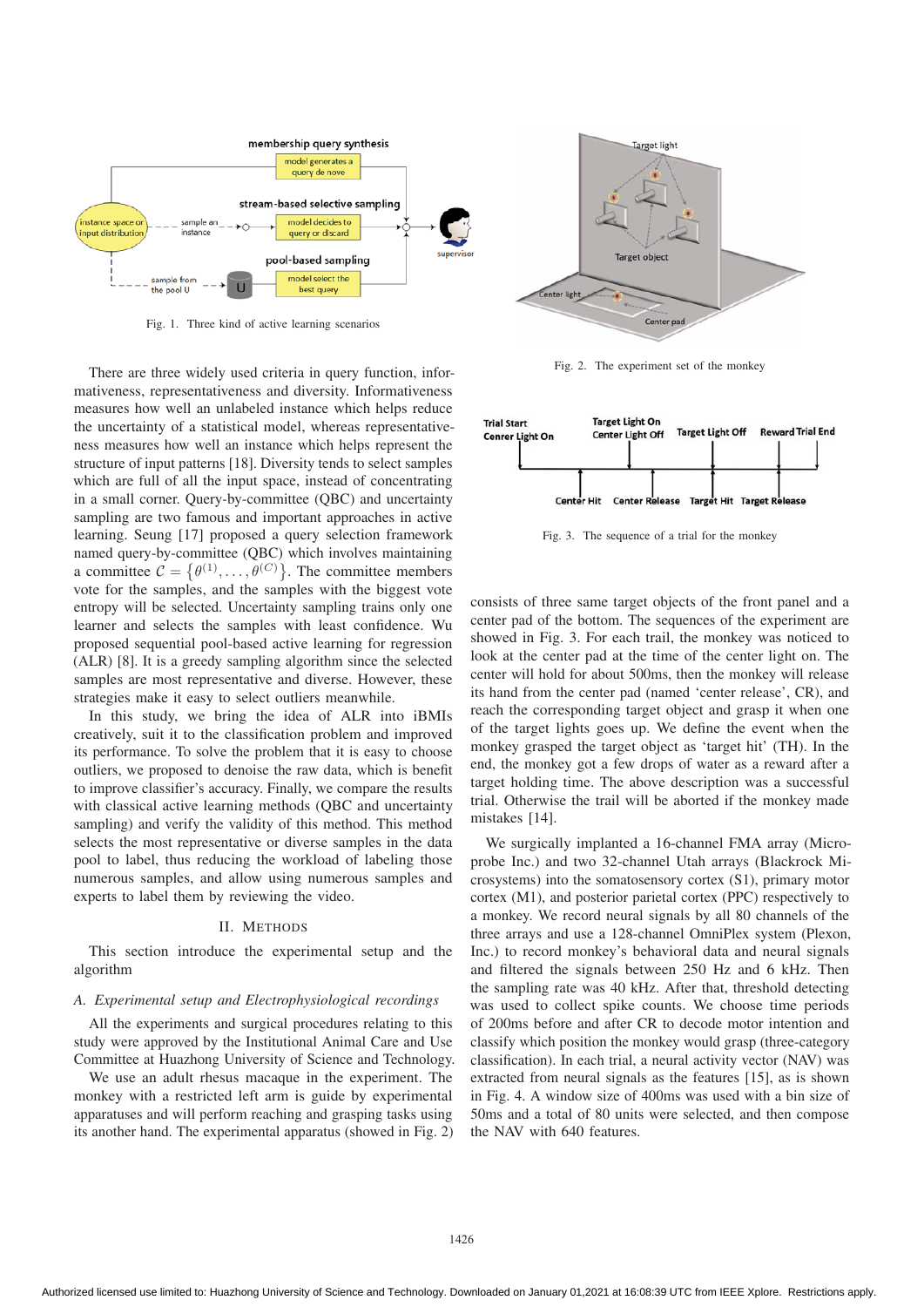

Fig. 4. The structure of neural data

#### *B. Greedy sampling active learning*

In iBMIs, it is not difficult to obtain a great deal of data, but relatively expensive to label them. In this case, active learning can proactively select the suitable samples to label. Yu and Kim [16] proposed a series passive sampling approaches for regression. In each iteration, these approaches require to update the regeression model and predictions of unlabeled samples. Wu modified the Greedy Sampling (GS) slightly, and named it as GSx, where x means the input space [8]. Besides, he also proposed Greedy Sampling on output space (named GSy) and improved Greedy Sampling (named iGS). The core idea of these active learning methods is to select the most representative samples. In this subsection, we will briefly introduce these three algorithms and suit them to the classification problem in iBMIs.

*1) GSx:* The key idea of GSx is to select the most diverse samples in the input space to label. We want to select K samples from the unlabeled samples pool, which has N samples  ${x_n}_{n=1}^N$ . We select the first sample which is closest to the centroid of all N samples, and label it. Then, we attempt to select the remaining K-1 samples incrementally. It is crucial to make sure the current selected sample the most diverse by computing its distance to the other samples. Finally, GSx trains the model by these selected K samples.

In general, the first k samples are assumed to have been selected. There is the remaining N-k samples,  $\{x_n\}_{n=k+1}^N$ , in the pool, and all of them is unlabeled. GSx decides the selected samples by computing its distance to each of the k labeled samples:

$$
d_{nm}^{\mathbf{x}} = ||\mathbf{x}_n - \mathbf{x}_m||
$$
,  $m = 1,..., k; n = k + 1,..., N$  (1)

Choose the smallest from  $d_{nm}^{\mathbf{x}}$ , named  $d_n^{\mathbf{x}}$ , as the shortest distance from  $x_n$  to the other labeled samples:

$$
d_n^{\mathbf{x}} = \min_m d_{nm}^{\mathbf{x}}, \quad n = k + 1, ..., N
$$
 (2)

Finally, select the sample with the maximum  $d_n^{\mathbf{x}}$  to label.

In conclusion, the first selected sample is closest to the centroid to label. In each subsequent iteration, the most representative sample (farthest to the labeled samples in input space) is selected to label.

*2) GSy:* GSy pays attention to the diversity in the output space instead of the input space.

In order to select K samples to label,  $K_0$  samples are selected by GSx firstly, where  $K_0$  is the minimum number required to train a classifier or regression model. Next, assumed k ( $k \geq K_0$ ) samples have been selected by GSy, and labeled with outputs  ${y_m}_{m=1}^k$ . Then, select the remaining K-k samples:

$$
d_{nm}^y = \|f(\mathbf{x}_n) - y_m\|, \quad m = 1, \dots, k; n = k+1, \dots, N
$$
\n(3)

$$
d_n^y = \min_m d_{nm}^y, \quad n = k+1, \dots, N
$$
 (4)

select the sample with the maximum  $d_n^{\mathbf{y}}$  to label. In the above equation, different from regression problem in [8],  $f(x)$ , in the form of  $[p_0, p_1, p_2]$ , is the result of the a neural network classifier, which represents each probability of every class (the highest probability is then used as the category label). Similarly,  $y_m$  is also in the form of  $[p_0, p_1, p_2]$  computing by the classifier. This intermediate value can well reflect the specificity of network output, so it is decided to use the norm of the intermediate values vector to measure the specificity of output value and measure the diversity of the output space.

In brief, GSy selects a few samples by GSx firstly. In every subsequent iteration, to achieve diversity, we select the sample which is furthest to all selected samples before in output space.

*3) iGS:* Sometimes, GSy can't guarantee the diversity of the most sensitive predictor as expected for it only consider diversity of output space. Thus, we improved its performance by combine input and output space, and named it as iGS.

Similarly, we select first  $K_0$  samples by GSx, where  $K_0$  is the minimum number required to train a classifier or regression model (sometimes set it to be the number of features in the input space). Next, assumed k ( $k \geq K_0$ ) samples have been selected by iGS, and labeled with outputs  $\{y_n\}_{n=k+1}^N$ . To select the next K-k samples, iGS computes first  $d_{nm}^{\mathbf{x}}$  in Eq. 1 and  $d_{nm}^{\mathbf{y}}$  in Eq. 3, and  $d_{nm}^{\mathbf{xy}}$  by following equation:

$$
d_n^{\mathbf{x}_y} = \min_m d_{nm}^{\mathbf{x}} d_{nm}^y, \quad n = k+1, \dots, N \tag{5}
$$

select the sample with the maximum  $d_n^{\text{xy}}$  to label.

Since  $|| f(\mathbf{x}_n) - y_m ||$  cannot be directly used to represent the diversity of samples in output space like [8], we also use the intermediate output  $[p_0, p_1, p_2]$  of neural network to represent each probability of every class.

In summary, iGS selects  $K_0$  samples using GSx firstly. In order to achieve diversity among the selected samples, we selected the sample which is furthest to all selected samples before in the input and output space, in every subsequent iteration.

#### *C. Denoise raw data*

The GSx, GSy and iGS, these algorithms are based on greedy sampling to select samples to label. However, this idea guarantees the diversity of samples, while making it easy to select the abnormal points, especially when the sample scale is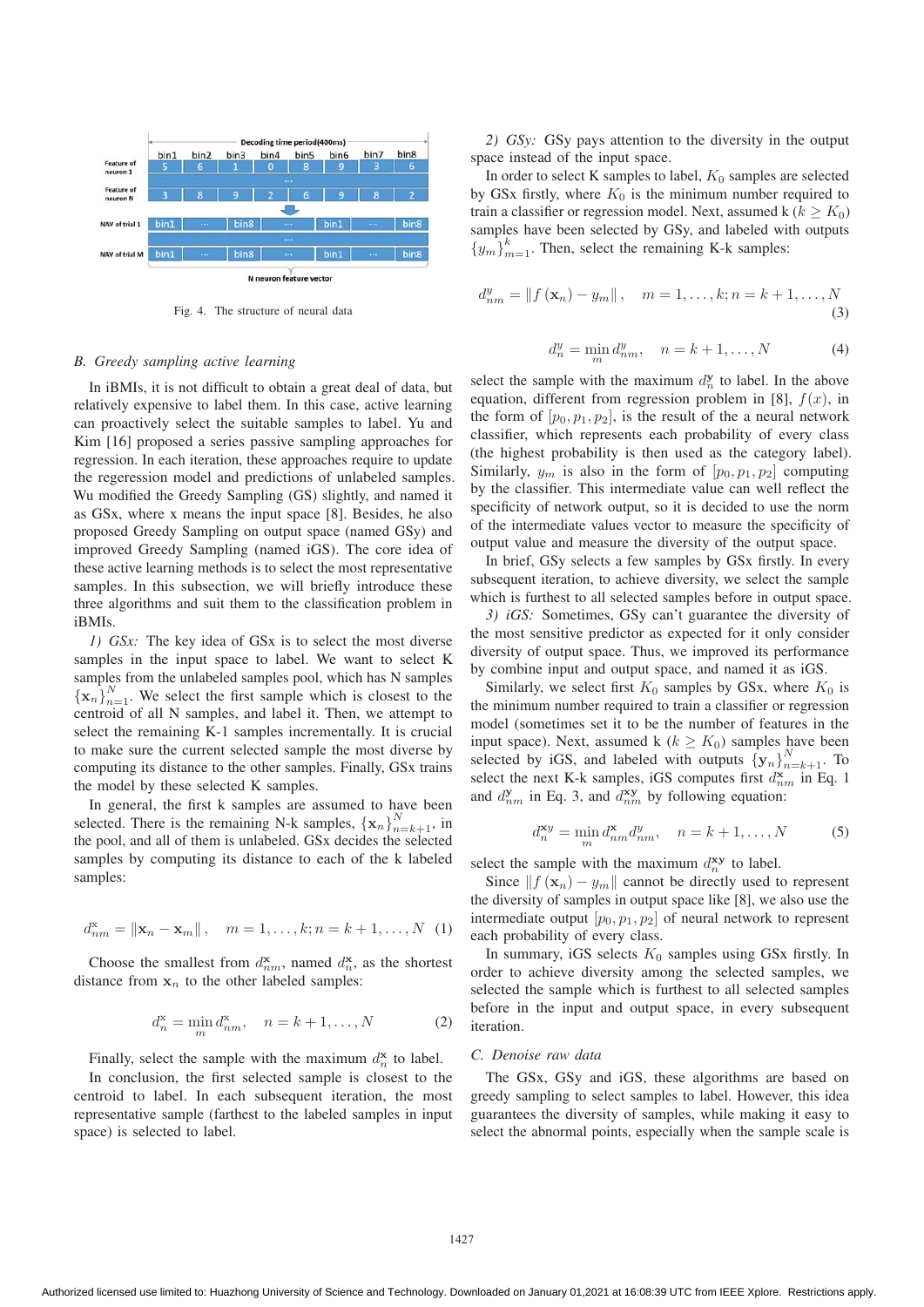relatively small. When there are "abnormal points" in the raw data, these data cannot represent the whole data set. However, because of the large difference from normal data, these points are easy to be selected by the active learning algorithm, which leads to the unstable prediction accuracy in the early and middle stages. In next section, it will be exhibited that the classification accuracy fluctuates greatly when the number of sample selection is small (less than 5%), even lower than the accuracy of random selection.

One-class-SVM is suitable for denoising in a certain proportion, or in cases where most of the known training samples are positive samples and few are negative samples. Oneclass-SVM has a good application effect in the problem of denoising only one kind of data. In this study, we used Oneclass-SVM to denoise the original data, and then applied three active learning algorithms to realize the classification of the electrophysiological data in iBMIs. This method is named denoised GSx (DGSx). For clarity, we have listed the pseudocode for DGSx in Algorithm 1:

Algorithm 1 The DGSx AL algorithm

**Input:** N unlabeled samples,  $\{\mathbf{x}_n\}_{n=1}^N$ 

K, the maximum number to query

- **Output:** The classification model  $f(\mathbf{x})$
- 1: // Raw data denoising
- 2: Set  $Z = {\mathbf{x}_n}_{n=1}^N$ , and  $S = \emptyset$
- 3: Remove the abnormal points from Z by One-class-SVM, the sample set after denoising is  $Z' = \{x_n\}_{n=1}^{N'}$
- 4: // Initialize the first selection
- 5: Identify  $x'$ , the cloest sample to the controid of  $Z'$
- 6: Move  $x'$  from  $Z'$  to S
- 7: Re-index the sample in  $S$  as  $x_1$ , and the samples in  $Z'$  as  ${\{\mathbf x_n\}}_{n=2}^{N'};$
- 8: // Select  $K 1$  more samples incrementally

9: for  $k = 1, ..., K - 1$  do<br>10: for  $n = k + 1, ..., N$ 

- 10: **for**  $n = k + 1, ..., N'$  **do**
- 11: Compute  $d_n^{\mathbf{x}}$  in (2)
- 12: end for
- 13: **Identify the**  $x'$  **that has the largest**  $d_n^{\mathbf{x}}$ **;**
- 14: Move **x**-' from  $Z'$  to  $S$ ;
- 15: Re-index the samples in S as  $\{x_m\}_{m=1}^{k+1}$ , and the samples in Z' as  $\{x_n\}_{n=k+2}^{N'}$ ;
- 16: end for
- 17: Query to label all  $K$  samples in  $S$ ;
- 18: Construct the classification model  $f(\mathbf{x})$  from S.

Similarly, the pseudocode of denoised GSy (DGSy) is shown in Algorithm 2:

Finally, the pseudocode of denoised iGS (DiGS) is in Algorithm 3:

# III. RESULTS

#### *A. Greedy sampling active learning in the iBMIs*

This section will demonstrate the application of three active learning algorithms in iBMIs. Four days of monkey Algorithm 2 The DGSy ALR approach.

**Input:** N unlabeled samples,  $\{\mathbf{x}_n\}_{n=1}^N$ 

K, the maximum number to query

- **Output:** The classification model  $f(\mathbf{x})$
- 1: // Raw data denoising
- 2: Set  $Z = {\mathbf{x}_n}_{n=1}^N$ , and  $S = \emptyset$
- 3: Remove the abnormal points from Z by One-class-SVM, the sample set after denoising is  $Z' = \{x_n\}_{n=1}^{N'}$
- 4: // Initialize the first selection
- 5: Identify  $x'$ , the cloest sample to the controid of  $Z'$
- 6: Move  $x'$  from  $Z'$  to S
- 7: Re-index the sample in  $S$  as  $x_1$ , and the samples in  $Z'$  as  ${\{\mathbf x}_n\}_{n=2}^{N'};$
- 8: // Select  $K_0 1$  more samples incrementally using GSx
- 9: Identify  $K_0$ , the minimum number of labeled samples required to construct  $f(\mathbf{x})$ ;
- 10: for  $k = 1, ..., K_0 1$  do<br>11: for  $n = k + 1, ..., N'$
- 11: **for**  $n = k + 1, ..., N'$  do
- 12: Compute  $d_n^{\mathbf{x}}$  in (2)
- 13: end for
- 14: end for
- 15: Query to label the  $K_0$  samples in S;
- 16: Construct the classification model  $f(\mathbf{x})$  from S;
- 17: // Select  $K K_0$  more samples incrementally<br>18: for  $k = K_0, ..., K 1$  do
- 18: for  $k = K_0, ..., K 1$  do<br>19: for  $n = k, ..., N$  do
- for  $n = k, \ldots, N$  do
- 20: Compute  $d_n^{\mathbf{y}}$  n in (4);
- 21: end for
- 22: **Identify the**  $x'$  **that has the largest**  $d_n^y$ **;**
- 23: Move  $x'$  from  $Z'$  to  $S$ ;
- 24: Re-index the samples in S as  $\{x_m\}_{m=1}^{k+1}$ , and the samples in Z' as  $\{x_n\}_{n=k+2}^{N'}$ ;
- 25: Update the classification model  $f(\mathbf{x})$  using S.

26: end for

electrophysiological signals, named D1/D2/D3/D4, were used in the experiment. As previously mentioned, each NAV has 640 features, and the electrophysiological data of monkey consists of 630 NAV. So, the input data is  $630 \times 640$  dimensional. A part of the 630 samples is selected to label to train the classifier, and then the rest is used as the test set. The three algorithms proposed were compared in this section (in Fig. 5). Generally, as K increased, it's intuitive that all algorithms performed better, because more labeled training samples generally lead to a more reliable classifier. As is shown in Fig. 5 :

(1) Compared with random algorithm, GSx, GSy and iGS have advantage if the scale of selected data is large (more than  $10\%$ ), and the accuracy is improved by 5% to 10%. But random selection performs better in the case of small data scale (less than 5%).

(2) All proposed algorithms perform better than random selection. This means GS active learning strategy will make it easy to label data in iBMIs.

(3) From the best to the worst, the average performances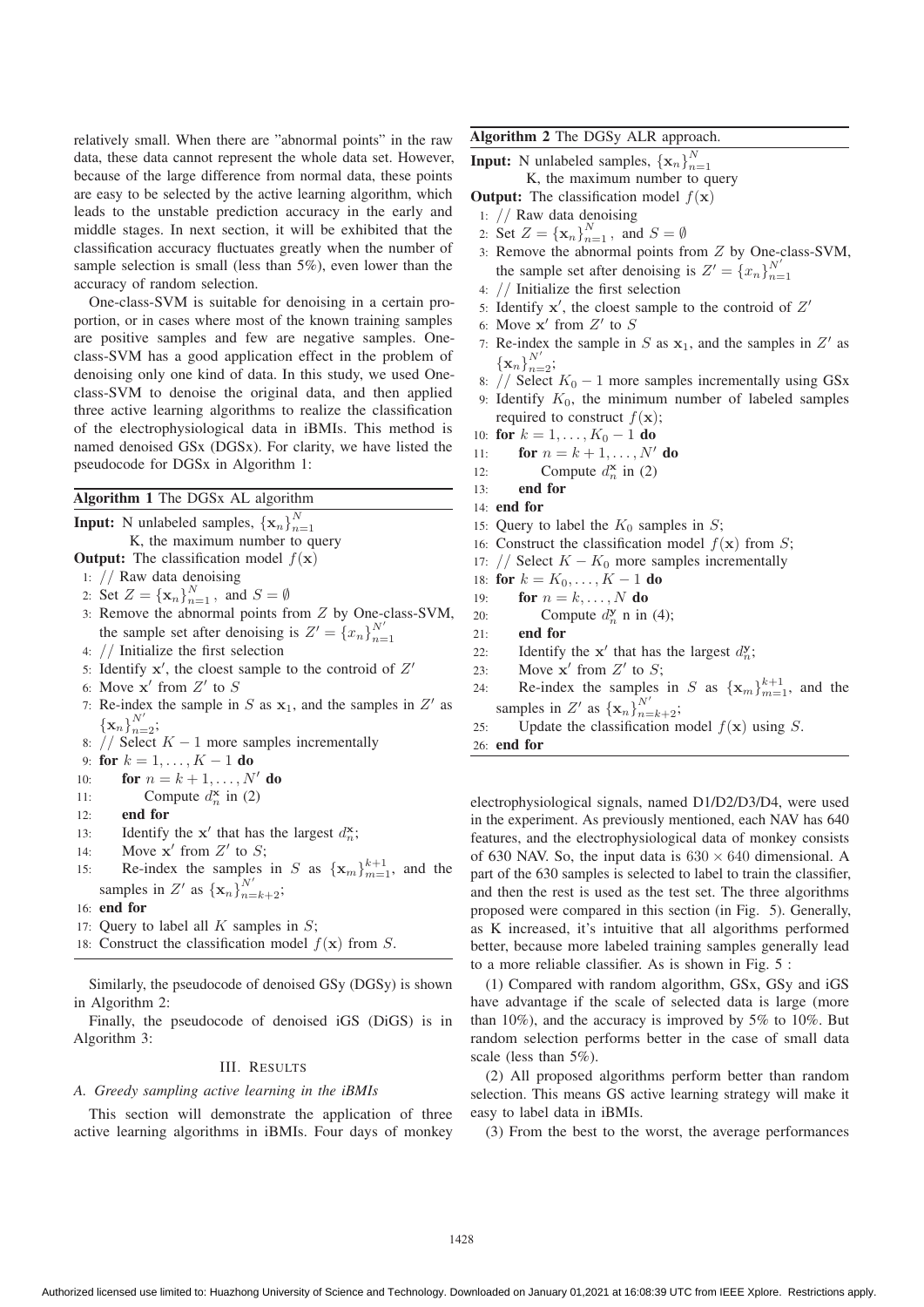| Algorithm 3 The DiGS ALR approach.                                |
|-------------------------------------------------------------------|
| <b>Input:</b> N unlabeled samples, $\{\mathbf{x}_n\}_{n=1}^N$     |
| K, the maximum number to query                                    |
| <b>Output:</b> The classification model $f(\mathbf{x})$           |
| 1: $//$ Raw data denoising                                        |
| 2: Set $Z = {\{\mathbf{x}_n\}}_{n=1}^N$ , and $S = \emptyset$     |
| 3: Remove the abnormal points from Z by One-class-SVM,            |
| the sample set after denoising is $Z' = \{x_n\}_{n=1}^{N'}$       |
| 4: $//$ Initialize the first selection                            |
| 5: Identify $x'$ , the cloest sample to the controid of $Z'$      |
| 6: Move $x'$ from $Z'$ to $S$                                     |
| 7: Re-index the sample in S as $x_1$ , and the samples in Z' as   |
| ${\bf x}_n\}_{n=2}^{N'};$                                         |
| 8: // Select $K_0 - 1$ more samples incrementally using GSx       |
| 9: Identify $K_0$ , the minimum number of labeled samples         |
| required to construct $f(\mathbf{x})$ ;                           |
| 10: for $k = 1, , K_0 - 1$ do                                     |
| for $n = k + 1, \ldots, N'$ do<br>11:                             |
| Compute $d_n^{\mathbf{x}}$ in (2)<br>12:                          |
| end for<br>13:                                                    |
| 14: end for                                                       |
| 15: Query to label the $K_0$ samples in S;                        |
| 16: Construct the classification model $f(\mathbf{x})$ from S;    |
| 17: // Select $K - K_0$ more samples incrementally                |
| 18: for $k = K_0, \ldots, K - 1$ do                               |
| for $n = k, \ldots, N$ do<br>19:                                  |
| Compute $d_n^{\mathbf{xy}}$ n in (5);<br>20:                      |
| end for<br>21:                                                    |
| Identify the $x'$ that has the largest $d_{n}^{y}$ ;<br>22:       |
| Move $x'$ from $Z'$ to $S$ ;<br>23:                               |
| Re-index the samples in S as ${x_m}_{m=1}^{k+1}$ , and the<br>24: |
| samples in Z' as $\{x_n\}_{n=k+2}^{N'}$ ;                         |
| Update the classification model $f(\mathbf{x})$ using S.<br>25:   |

26: end for

of the four algorithms was iGS>GSy>GSx>random. iGS outperformed other algorithms with the stable accuracy over 98%.

# *B. Denoised greedy sampling active learning*

The outliers in the original data will influence the selecting results of active learning algorithm, leading to accuracy fluctuations. It is especially obvious in the case of small size of data. Therefore, we adopted One-class-SVM to denoise raw data, and apply denoised greedy sampling algorithms. We removed the outliers, and projected it to 2D space by Principal Component Analysis (PCA). As is shown in Fig. 6:

After removing outliers, the accuracy of classifier went up and accuracy fluctuates went down obviously. As a contrast, classical active learning methods, QBC and US were also used to classify neural signals. The result is shown in Fig. 7, Fig. 8 and Fig. 9. We can conclude that:

(1) As was expected, the fluctuation of accuracy decreased after denoising, especially when selected data is less than 5%. The result is clearly shown in Fig. 7.



Fig. 5. The comparison accuracy of GSX/GSY/iGS/random (a)D1 (b)D2 (c)D3 (d)D4



Fig. 6. Denoised original data and diminished by PCA to 2D space

(2) From best to worst, the ranking of the algorithms was DiGS>DGSy>QBC>US>DGSx>random. On average, the accuracy of DGSy or DiGS is 10% to 15% more accurate than QBC and US when selected data is less than 5%, as Fig. 8.

(3) Consistent with the above description, DGSx/DGSy outperformed random selection and QBC/US. The average maximum accuracy of each algorithm is shown in Fig. 9.

(4) The standard deviations of DGSx/DGSy/DiGS are smaller than classical active learning algorithms (QBC and US). Understandably, it is denoising raw data that results in stable performance of the classifiers.

After removing abnormal data, all of the three kinds of classification accuracy are improved, and the accuracy fluctuates decreased significantly at the same time. Through experiments, it is easy to see that the proposed algorithms outperformed classical active learning algorithms (QBC and US) in neural signal classification, verifying the validity of them.

### IV. CONCLUSIONS

Beneficially, iBMIs translate brain signals into commands to control external devices. But in practice, it would be difficult to obtain an accurate classifier without a large number of samples. At the same time, it is time-consuming to label these considerable unlabeled samples. In this paper, we creatively